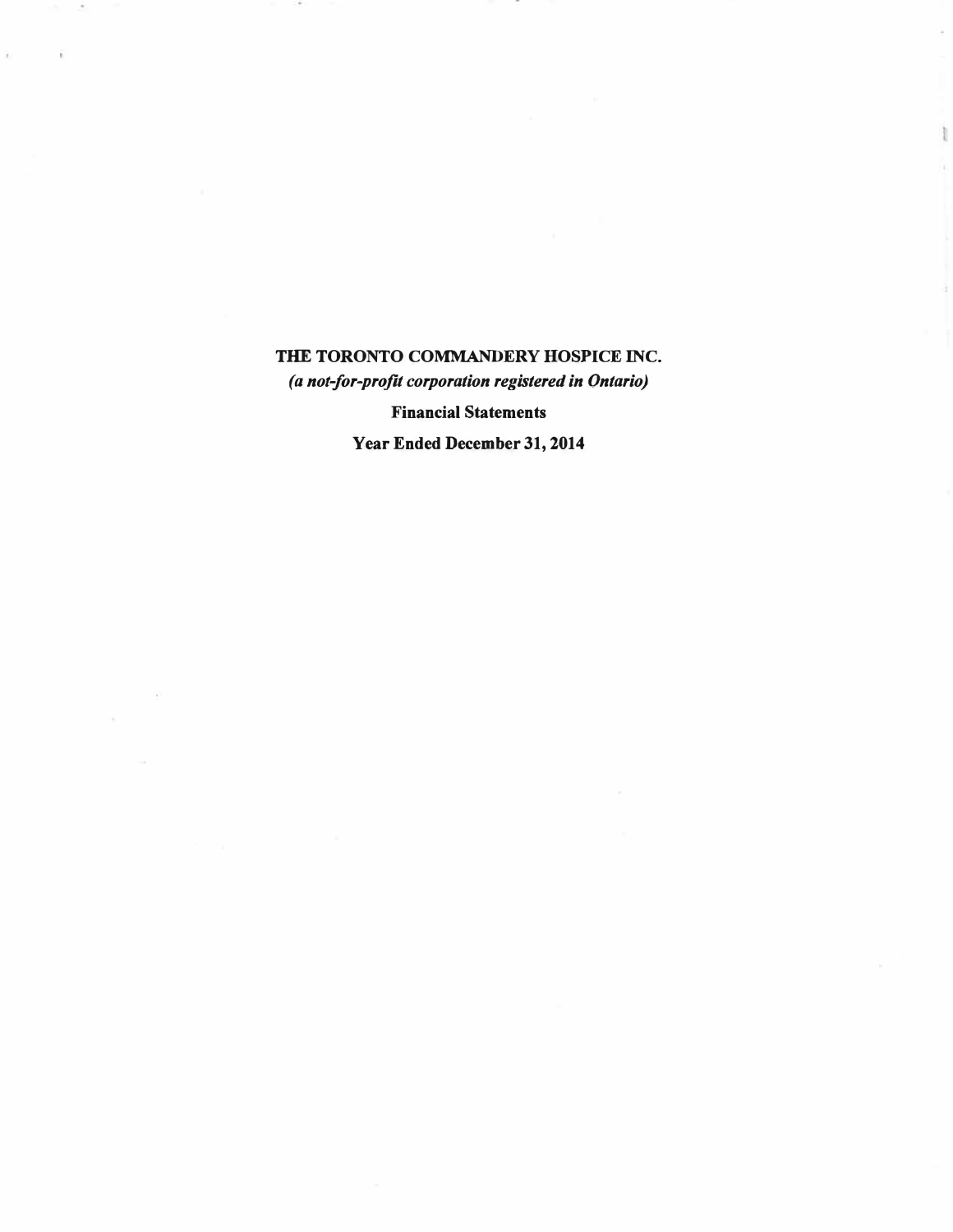*(a not-for-profit corporation registered in Ontario)* 

### **Index to Financial Statements**

# **Year Ended December 31, 2014**

|                                        | Page    |
|----------------------------------------|---------|
| <b>INDEPENDENT AUDITOR'S REPORT</b>    | $1 - 2$ |
| FINANCIAL STATEMENTS                   |         |
| <b>Statement of Financial Position</b> | 3       |
| Statement of Revenues and Expenditures | 4       |
| Statement of Changes in Net Assets     | 5       |
| <b>Statement of Cash Flow</b>          | 6       |
| <b>Notes to Financial Statements</b>   | $7 - 8$ |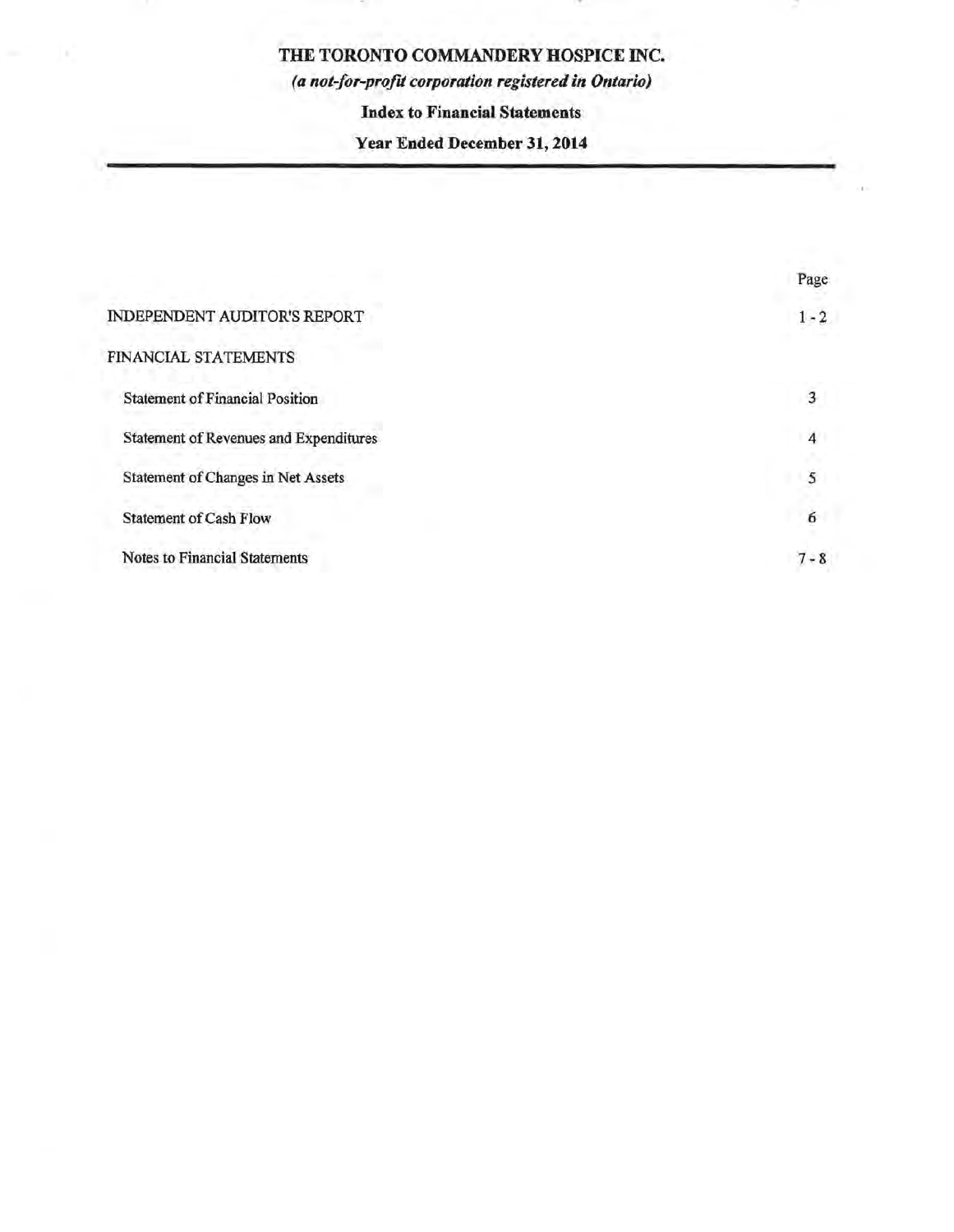# **Tavana & C9.** Professional Corporation

Chartered Professional Accountants

#### **INDEPENDENT AUDITOR'S REPORT**

To the Members of The Toronto Commandery Hospice Inc. (a not-for-profit corporation registered in Ontario)

We have audited the accompanying fmancial statements of The Toronto Commandery Hospice Inc., (a not-for-profit corporation registered in Ontario), which comprise the statement of financial position as at December 31, 2014 and the statements of revenues and expenditures, changes in net assets and cash flow for the year then ended, and a summary of significant accounting policies and other explanatory information.

Management's Responsibility for the Financial Statements

Management is responsible for the preparation and fair presentation of these fmancial statements in accordance with Canadian accounting standards for not-for-profit organizations, and for such internal control as management determines is necessary to enable the preparation of fmancial statements that are free from material misstatement, whether due to fraud or error.

*(continues)* 

1110 Sheppard Avenue East Suite 408 Toronto, Ontario, Canada M2K2W2

Tel: (416) 229-2221 Fax: (416) 229-2234 E-Mail: tavana@tavana.ca www.tavana.ca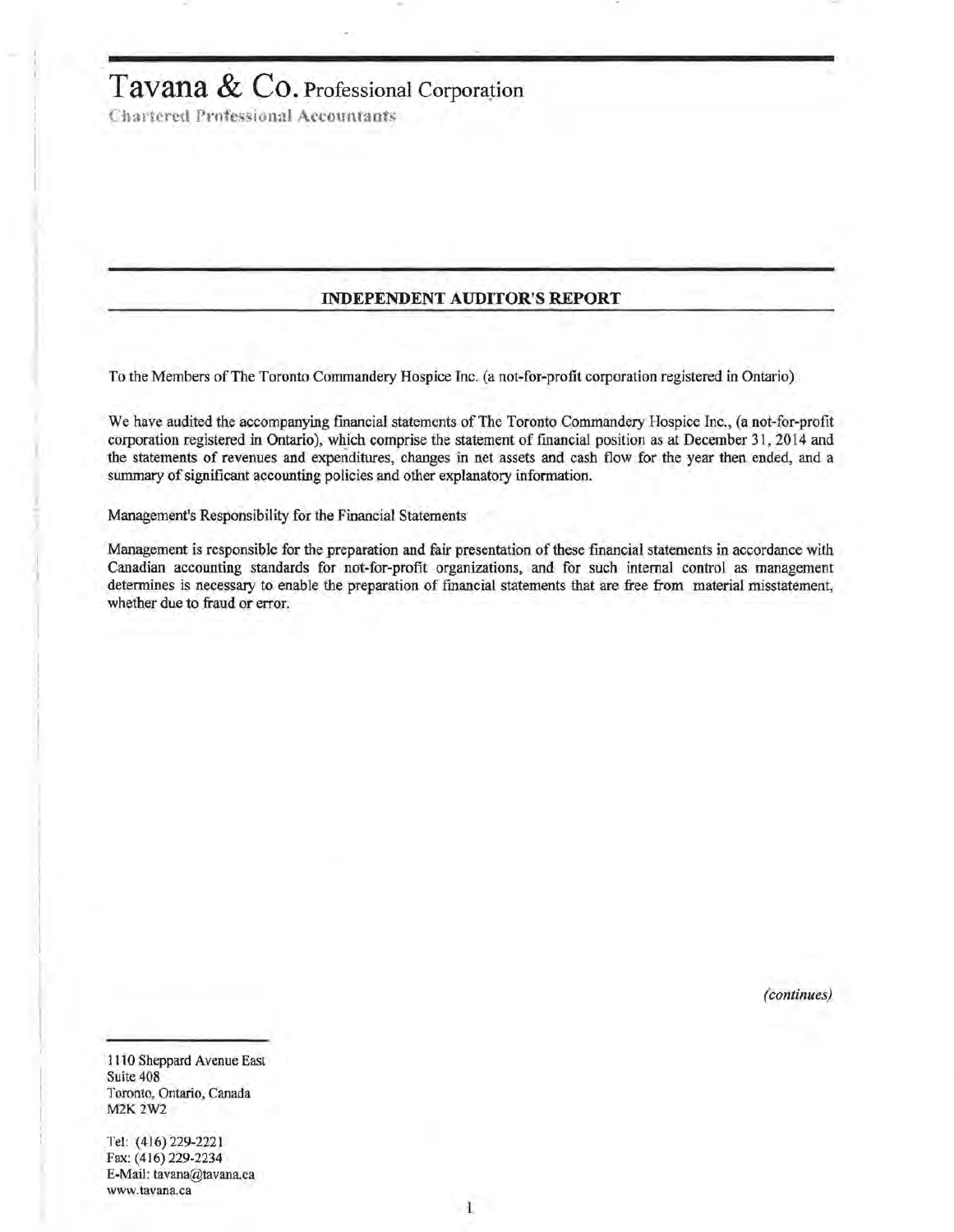Independent Auditor's Report to the Members of The Toronto Commandery Hospice Inc. *(continued)* 

Auditor's Responsibility

Our responsibility is to express an opinion on these financial statements based on our audit. We conducted our audit in accordance with Canadian generally accepted auditing standards. Those standards require that we comply with ethical requirements and plan and perform the audit to obtain reasonable assurance about whether the financial statements are free from material misstatement.

An audit involves performing procedures to obtain audit evidence about the amounts and disclosures in the financial statements. The procedures selected depend on the auditor's judgment, including the assessment of the risks of material misstatement of the financial statements, whether due to fraud or error. In making those risk assessments, the auditor considers internal control relevant to the entity's preparation and fair presentation of the fmancial statements in order to design audit procedures that are appropriate in the circumstances, but not for the purpose of expressing an opinion on the effectiveness of the entity's internal control. An audit also includes evaluating the appropriateness of accounting policies used and the reasonableness of accounting estimates made by management, as well as evaluating the overall presentation of the fmancial statements.

We believe that the audit evidence we have obtained is sufficient and appropriate to provide a basis for our qualified audit opinion.

#### Basis for Qualified Opinion

In common with many charitable organizations, the company derives revenue from (donations and fund raising) the completeness of which is not susceptible of satisfactory audit verification. Accordingly, our verification of these revenues was limited to the amounts recorded in the records of the company and we were not able to determine whether any adjustments might be necessary to contributions, excess of revenues over expenses, current assets and net assets.

#### Qualified Opinion

In our opinion, except for the effect of adjustments, if any, which we might have determined to be necessary had we been able to satisfy ourselves concerning the completeness of the contributions referred to in the preceding paragraph, the fmancial statements present fairly, in all material respects, the fmancial position of The Toronto Commandery Hospice Inc., (a not-for-profit corporation registered in Ontario), as at December 31, 2014 and the results of its operations and its cash flow for the year then ended in accordance with Canadian accounting standards for not-for-profit organizations.

Toronto, Ontario June 26, 2015

CO. PROFESSIONAL CORPORATION

Authorized to practise public accounting by the Chartered Professional Accountants of Ontario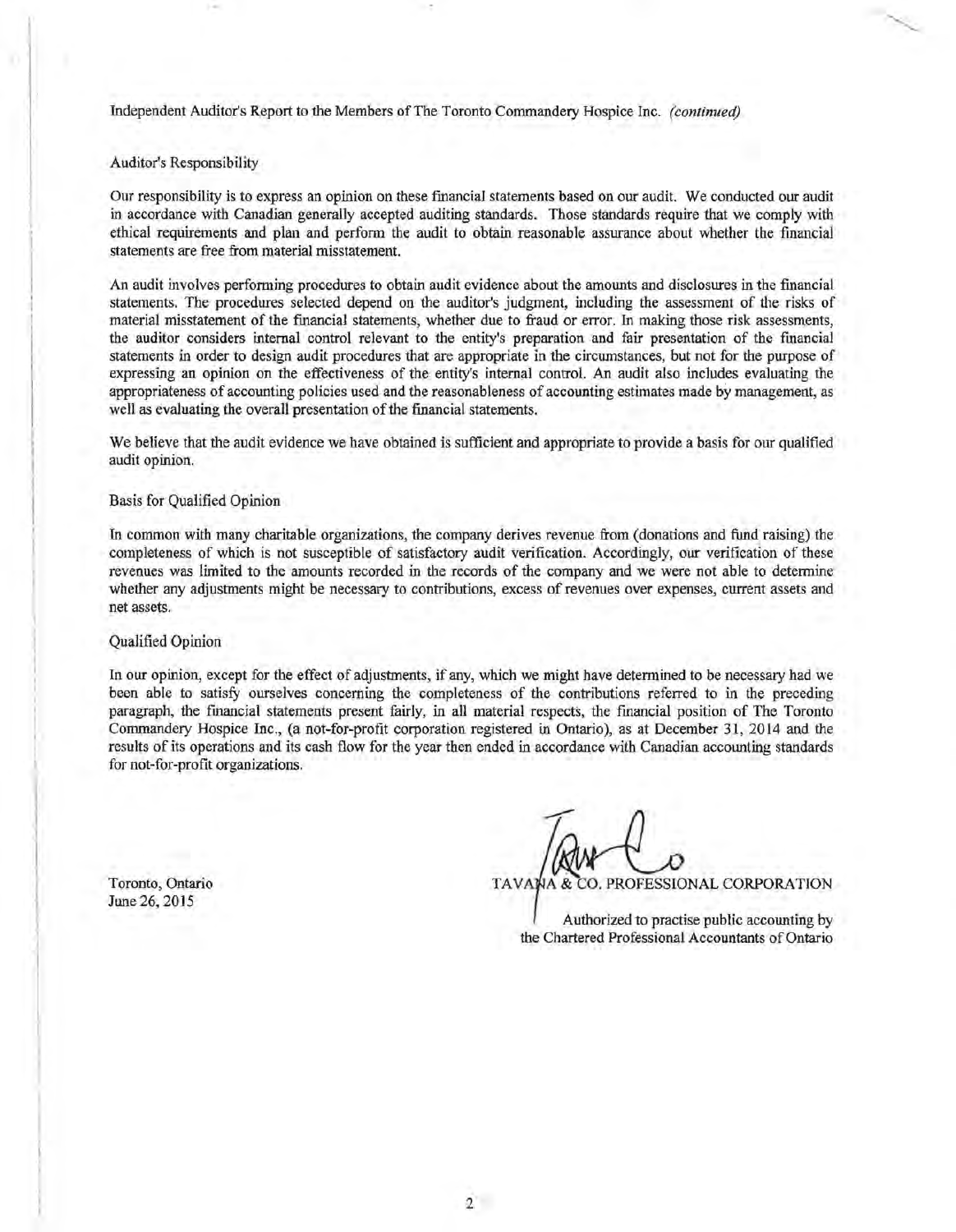### *(a not-for-profit corporation registered in Ontario)*

### Statement of Financial Position

### December 31, 2014

|                                   |   | December 31<br>2014 |    | December 31<br>2013 |
|-----------------------------------|---|---------------------|----|---------------------|
| <b>ASSETS</b>                     |   |                     |    |                     |
| <b>CURRENT</b>                    |   |                     |    |                     |
| Cash                              | S | 160,332             | S  | 47,286              |
| Term deposits                     |   | 700,000             |    | 500,000             |
| Harmonized sales tax recoverable  |   | 1,190               |    | 857                 |
|                                   |   | 861,522             |    | 548,143             |
| LAND UNDER DEVELOPMENT            |   | 2,035,029           |    | 14,786              |
|                                   | S | 2,896,551           | \$ | 562,929             |
| <b>LIABILITIES AND NET ASSETS</b> |   |                     |    |                     |
| <b>CURRENT</b>                    |   |                     |    |                     |
| <b>Accrued liabilities</b>        | S | 10,534              | S  | 3,542               |
| Due to related parties            |   | 5,039               |    | 5,039               |
|                                   |   | 15,573              |    | 8,581               |
| <b>NET ASSETS</b>                 |   |                     |    |                     |
| General fund                      |   | 2,880,978           |    | 554,348             |
|                                   | s | 2,896,551           | \$ | 562,929             |

| ON BEHALF OF THE BOARD |          |
|------------------------|----------|
|                        | Director |
|                        |          |

See accompanying notes to the fmancial statements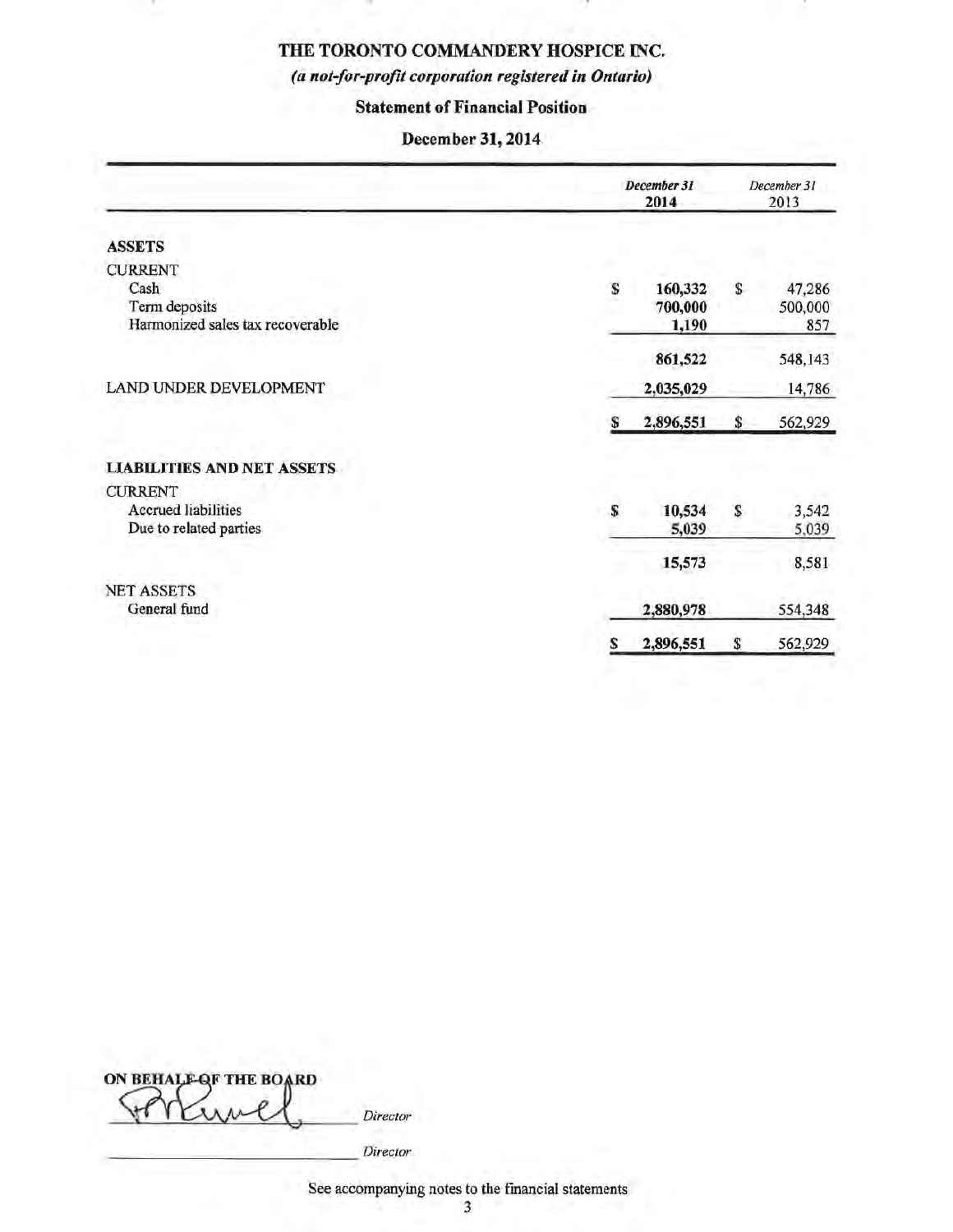### *(a not-for-profit corporation registered in Ontario)*

### Statement of Revenues and Expenditures

### Year Ended December 31, 2014

|                                              |   | 2014      |    | 2013   |
|----------------------------------------------|---|-----------|----|--------|
| <b>REVENUES</b>                              |   |           |    |        |
| Eligible amount of tax receipted gifts       | s | 2,027,194 | s  | 52,484 |
| Amounts from other charities and foundations |   | 333,316   |    | 100    |
| Rental                                       |   | 10,587    |    |        |
| Interest                                     |   | 9,489     |    | 648    |
| Non-tax receipted gifts                      |   |           |    | 775    |
|                                              |   | 2,380,586 |    | 54,007 |
| <b>EXPENSES</b>                              |   |           |    |        |
| Consulting fees                              |   | 33,070    |    | 5,323  |
| Advertising and promotion                    |   | 8,800     |    | 447    |
| Professional fees                            |   | 4,049     |    | 3,282  |
| Office                                       |   | 4,248     |    | 1,201  |
| Interest and bank charges                    |   | 2,155     |    | 271    |
| Insurance                                    |   | 1,634     |    | 1,072  |
| Memberships                                  |   |           |    | 200    |
|                                              |   | 53,956    |    | 11,796 |
| <b>EXCESS OF REVENUES OVER EXPENSES</b>      | s | 2,326,630 | \$ | 42,211 |

See accompanying notes to the financial statements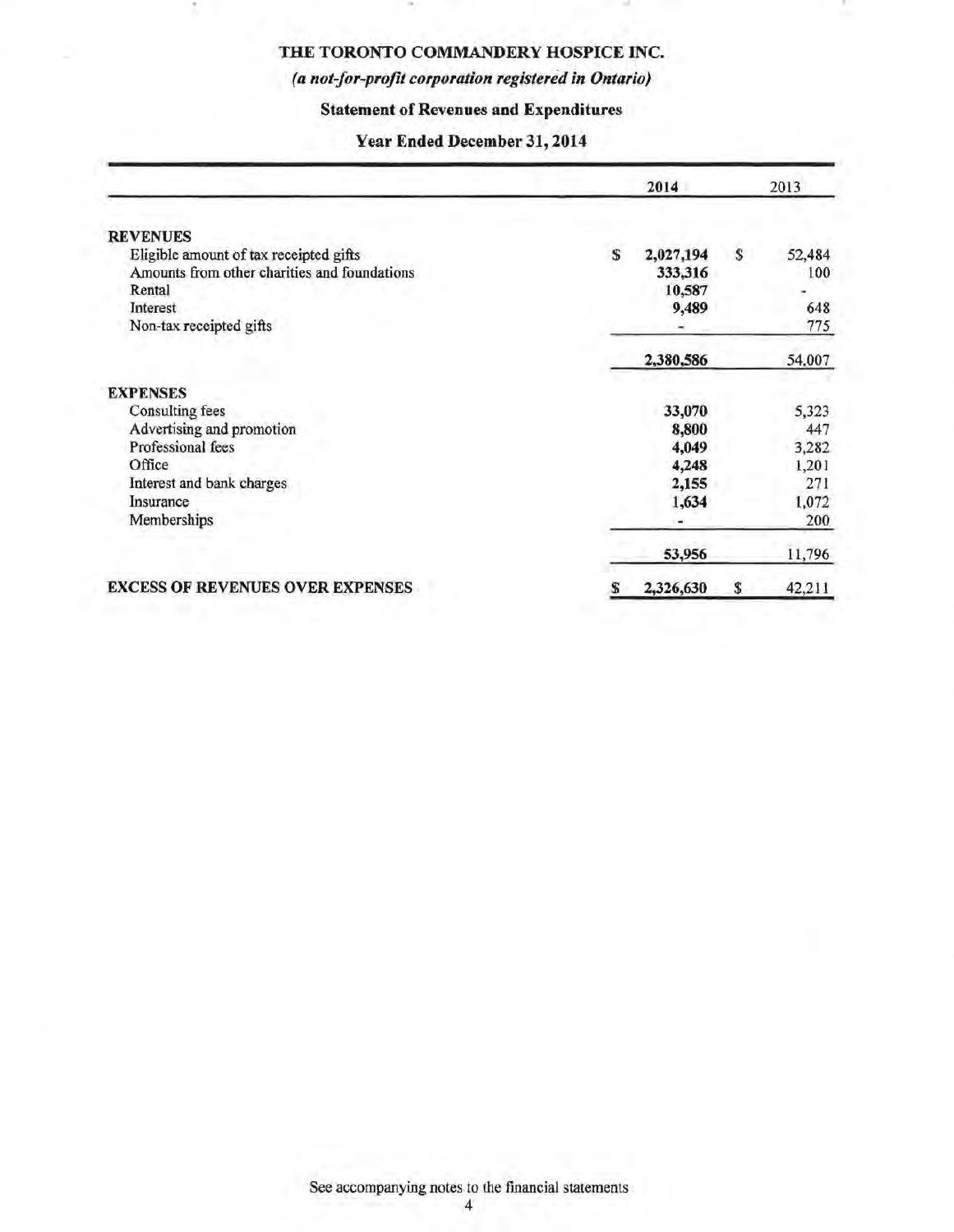### *(a not-for-profit corporation registered in Ontario)*

### Statement of Changes in Net Assets

### Year Ended December 31, 2014

|                                                                              |   | General<br>Fund         | Restricted<br>Fund |   | 2014                 |   | 2013              |
|------------------------------------------------------------------------------|---|-------------------------|--------------------|---|----------------------|---|-------------------|
| NET ASSETS - BEGINNING OF<br><b>YEAR</b><br>Excess of revenues over expenses | S | 554,348 \$<br>2,326,630 |                    |   | 554,348<br>2,326,630 | S | 512,137<br>42,211 |
| <b>NET ASSETS - END OF YEAR</b>                                              |   | 2,880,978 \$            |                    | S | 2,880,978            | S | 554,348           |

See accompanying notes to the financial statements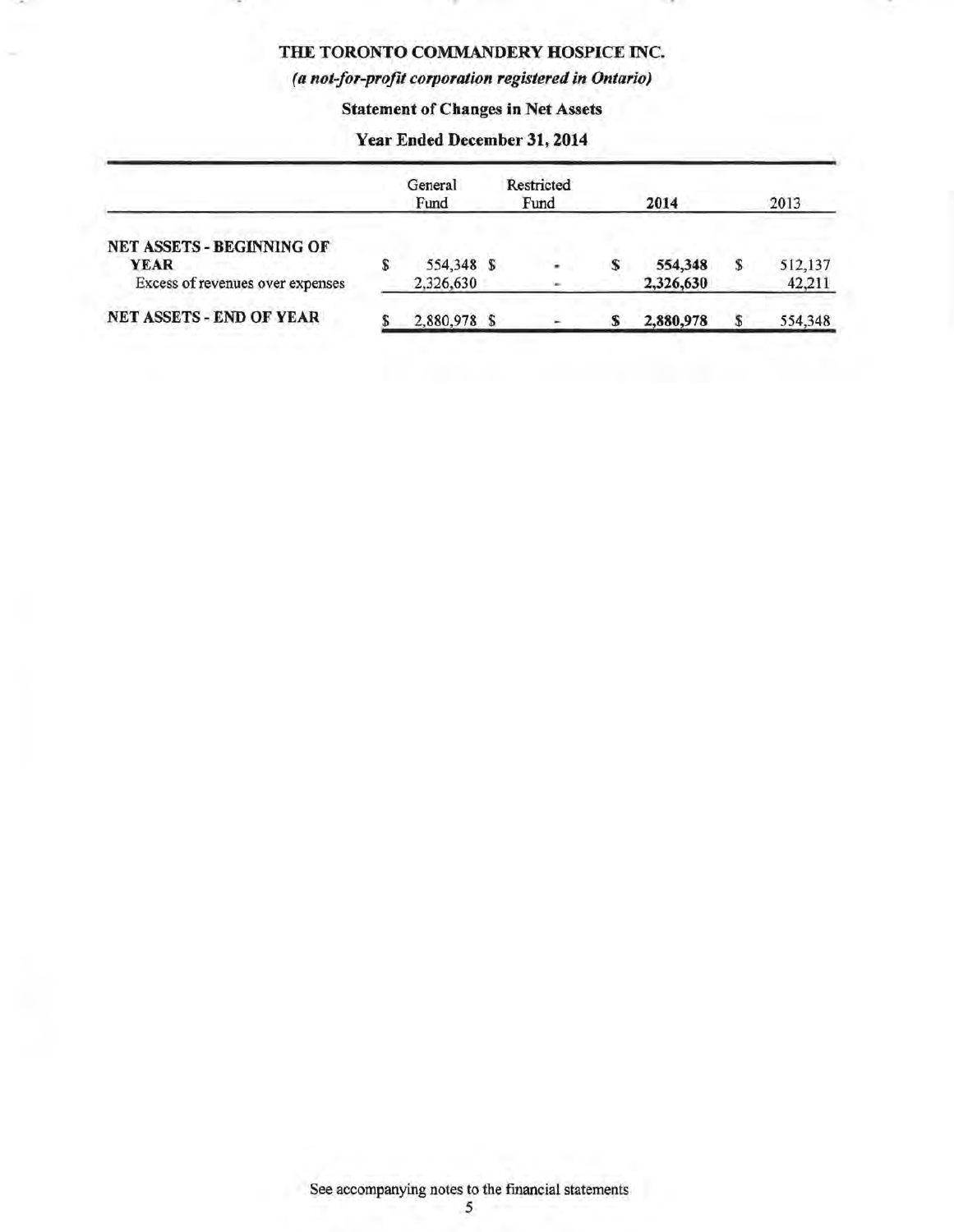÷

# *(a not-for-profit corporation registered in Ontario)*

### Statement of Cash Flow

### Year Ended December 31, 2014

|                                      |    | 2014         |    | 2013     |
|--------------------------------------|----|--------------|----|----------|
| <b>OPERATING ACTIVITIES</b>          |    |              |    |          |
| Excess of revenues over expenses     | S. | 2,326,630    | \$ | 42,211   |
| Item not affecting cash:             |    |              |    |          |
| In-kind donation                     |    | (2,000,000)  |    |          |
|                                      |    | 326,630      |    | 42,211   |
| Changes in non-cash working capital: |    |              |    |          |
| Accounts receivable                  |    | $\mathbf{2}$ |    |          |
| <b>Accrued liabilities</b>           |    | 6,990        |    | (5, 574) |
| Harmonized sales tax payable         |    | (333)        |    | 2,394    |
|                                      |    | 6,659        |    | (3,180)  |
| Cash flow from operating activities  |    | 333,289      |    | 39,031   |
| <b>INVESTING ACTIVITY</b>            |    |              |    |          |
| Development                          |    | (20, 243)    |    |          |
| <b>INCREASE IN CASH FLOW</b>         |    | 313,046      |    | 39,031   |
| Cash - beginning of year             |    | 547,286      |    | 508,255  |
| <b>CASH - END OF YEAR</b>            | S  | 860,332      | S  | 547,286  |
| <b>CASH CONSISTS OF:</b>             |    |              |    |          |
| Cash                                 | S  | 160,332      | \$ | 47,286   |
| Term deposits                        |    | 700,000      |    | 500,000  |
|                                      | s  | 860,332      | \$ | 547,286  |